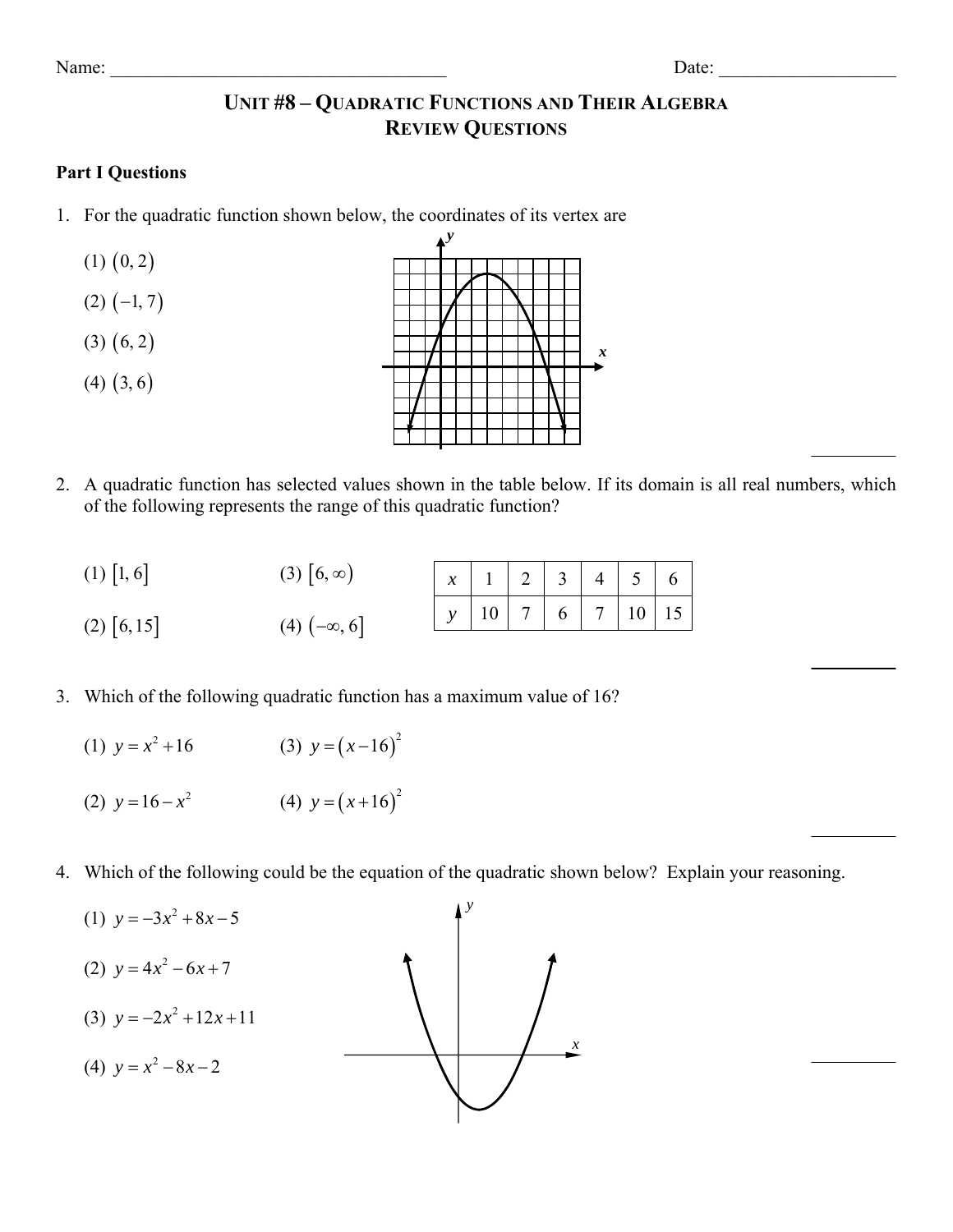- 5. The quadratic function  $f(x)$  has one zero at  $x = -5$  and a turning point at  $(3,10)$ . What is the value of its other zero?
	- (1)  $x = 11$  (3)  $x = 25$
	- (2)  $x = 5$  (4)  $x = -3$
- 6. Which of the following is the turning point of the function  $y = (x-8)^2 2$ ?
	- $(1)$   $(8, -2)$   $(3)$   $(-8, -2)$
	- $(2) (-8, 2)$  (4)  $(8, 2)$
- 7. Which of the following represents the range of the function  $g(x) = -3(x+5)^2 + 10$ ?
	- (1)  $y > 10$  (3)  $y \le 10$
	- (2)  $y > -15$  (4)  $y \le 15$
- 8. The quadratic function  $y = x^2 8x + 7$  can be written equivalently as
- (1)  $y = (x+4)^2 + 3$  (3)  $y = (x-8)^2 + 7$
- (2)  $y=(x-4)^2-9$  (4)  $y=(x-2)^2-11$
- 9. If the quadratic function  $f(x) = x^2$  is graphed below along with the quadratic function  $g(x)$ , which of the following could be a correct equation for  $g(x)$ ? *y*
- (1)  $g(x) = 2x^2$
- (2)  $g(x) = -2x^2$
- (3)  $g(x) = \frac{1}{2}x^2$
- (4)  $g(x) = -\frac{1}{2}x^2$





**COMMON CORE ALGEBRA I, UNIT REVIEWS – UNIT #8 eMATHINSTRUCTION, RED HOOK, NY 12571, © 2015** 

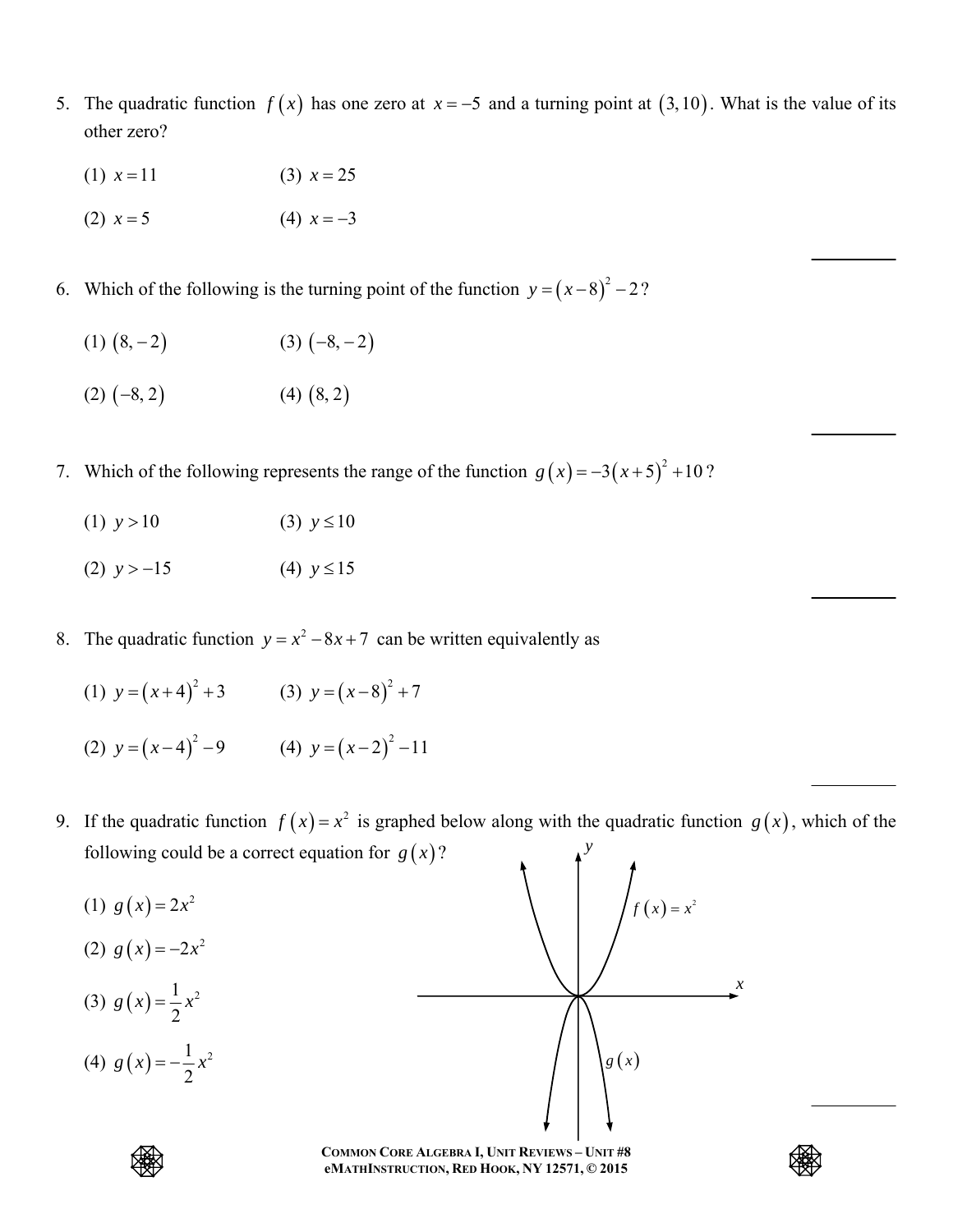- 10. The solutions to the equation  $5(x-1)(x+3) = 0$  are
	- (1)  $x = -3$  and  $x = 1$  (3)  $x = -5$  and  $x = 15$ (2)  $x = -1$  and  $x = 3$  (4)  $x = -1$ , 3, and 5
- 11. Which of the following is the solution set to the equation  $x^2 6x 16 = 0$ ?
	- (1)  $\{6, 16\}$  (3)  $\{-8, 2\}$
	- (2)  $\{-6,16\}$  (4)  $\{-2,8\}$
- 12. The solution set to  $8x^2 4x = 0$  is

(1) 
$$
x = 0
$$
 and 4   
 (3)  $x = 0$  and  $\frac{1}{2}$   
(2)  $x = \frac{1}{2}$  and 4   
 (4)  $x = -4$  and 2

- 13. Which of the following represent the zeros of the function  $y = x^2 + 3x 10$ ?
	- (1)  $x = -3$  and 10 (3)  $x = -10$  and 0
	- (2)  $x = -5$  and 2 (4)  $x = -3$  and 5
- 14. Which of the following is the turning point of the function  $y = (x+3)(x-5)$ ?
	- (1)  $(1, -16)$  (3)  $(-2, -7)$
	- $(2)$   $(3,12)$   $(4)$   $(-4,-8)$



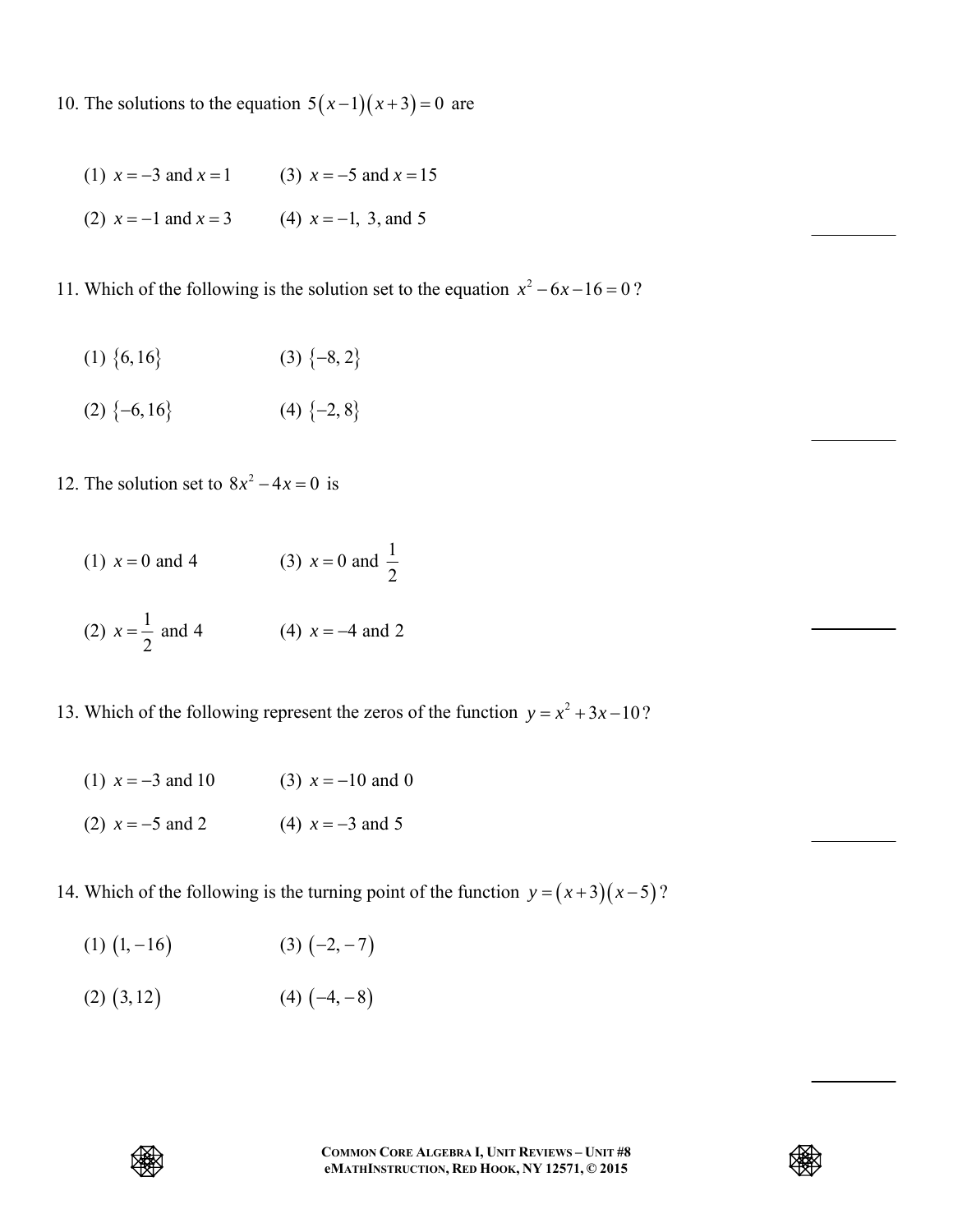- 15. The product of two consecutive integers is 24 more than six times the smaller integer. Which of the following equations could be solved to find the smaller integer, *n*?
- (1)  $n^2 + n 24 = 0$  (3)  $n^2 5n 24 = 0$ (2)  $n^2 + 7n + 24 = 0$  (4)  $n^2 + 6n + 24 = 0$
- 16. Which of the following represents the solution set to the equation below?

$$
(x+7)(x-2)+(x+1)(x-2)=0
$$

- (1)  $\{-4, 2\}$  (3)  $\{-7, 2\}$
- (2)  $\{-6, -2\}$  (4)  $\{-2, 8\}$
- 17. Which of the following quadratic has the same zeroes as  $y = x^2 7x 30$ ?
- (1)  $y = x^2 7x 10$  $y = x^2 - 7x - 10$  (3)  $y = 2x^2 - 14x - 30$ (2)  $y = 5x^2 - 35x - 150$  (4)  $y = x^2 + 7x + 30$

18. Which of the following represents the turning point of the quadratic function  $y = x^2 + 10x + 35$ ?

- $(1)$   $(-3, 20)$   $(3)$   $(-5, 10)$
- $(2)$   $(5,110)$   $(4)$   $(3,74)$
- 19. Which of the following represents a correct equation for the parabola shown below?
	- (1)  $y=(x+3)(x-1)$
	- (2)  $y=(x+2)(x-2)$
	- (3)  $y=(x-5)(x+1)$
	- (4)  $y=(x+1)(x-3)$





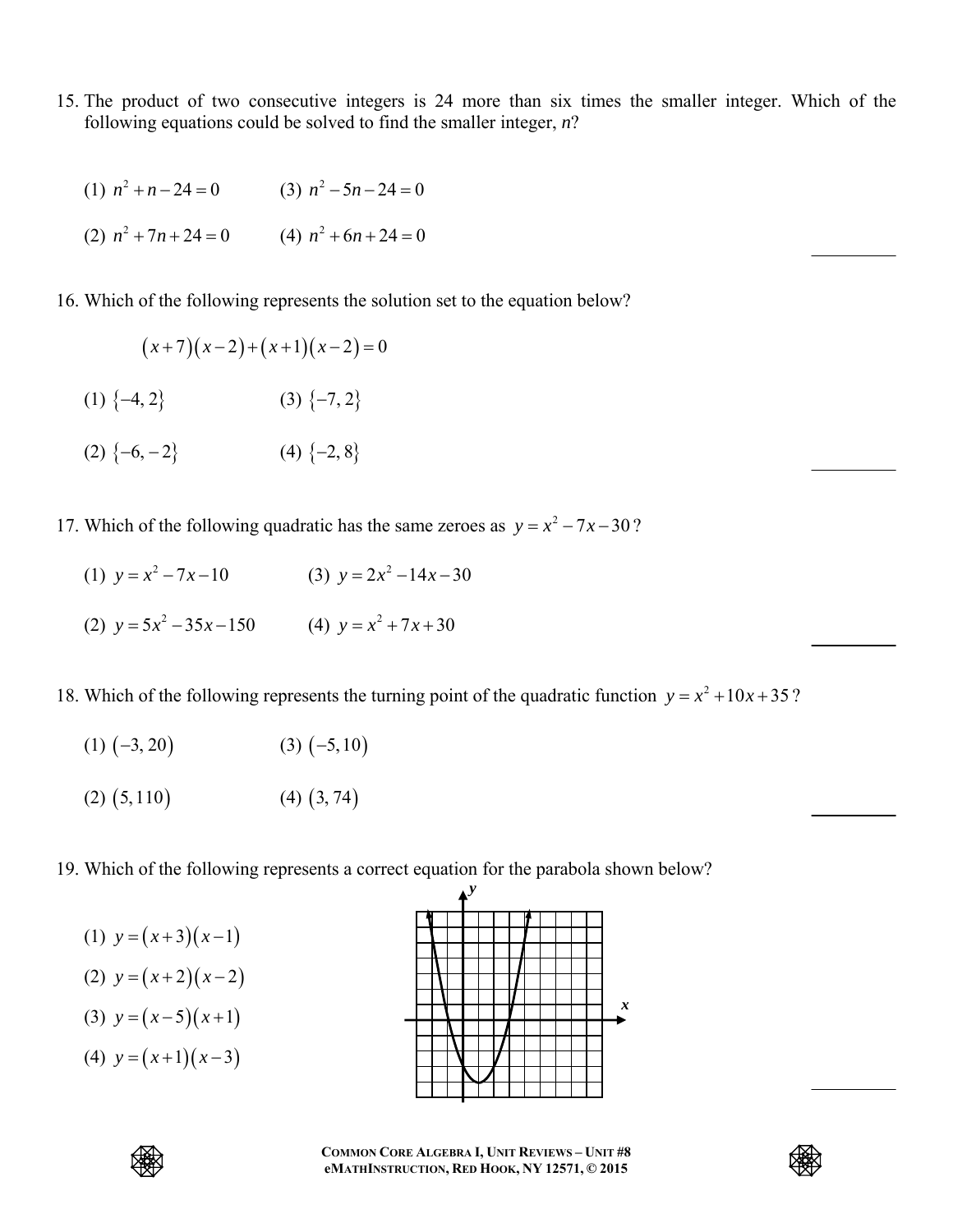## **Free Response Questions**

20. A quadratic function has a turning point at  $(3, 8)$ . Selected values for the function are shown in the table below.

|                       |         |  | $1 \quad 2 \quad 3 \quad 4$ |  |  |
|-----------------------|---------|--|-----------------------------|--|--|
| $\left  f(x) \right $ | $-10$ 1 |  |                             |  |  |

(a) Finish filling out the table. (b) State the zeroes of the function.

- 21. For the quadratic function  $f(x) = x^2 + 4x 1$  defined on the interval  $-6 \le x \le 2$ .
	- (a) Graph the function for the stated domain interval.
	- (b) State the interval over which  $f(x)$  is increasing.
	- (c) Is  $x = 0$  part of an interval where  $f(x) > 0$  or  $f(x) < 0$ ? Explain your choice.
- 22. Place the quadratic  $y = 2x^2 + 24x + 79$  into vertex form by using the method of completing the square and then state the coordinates of its vertex.





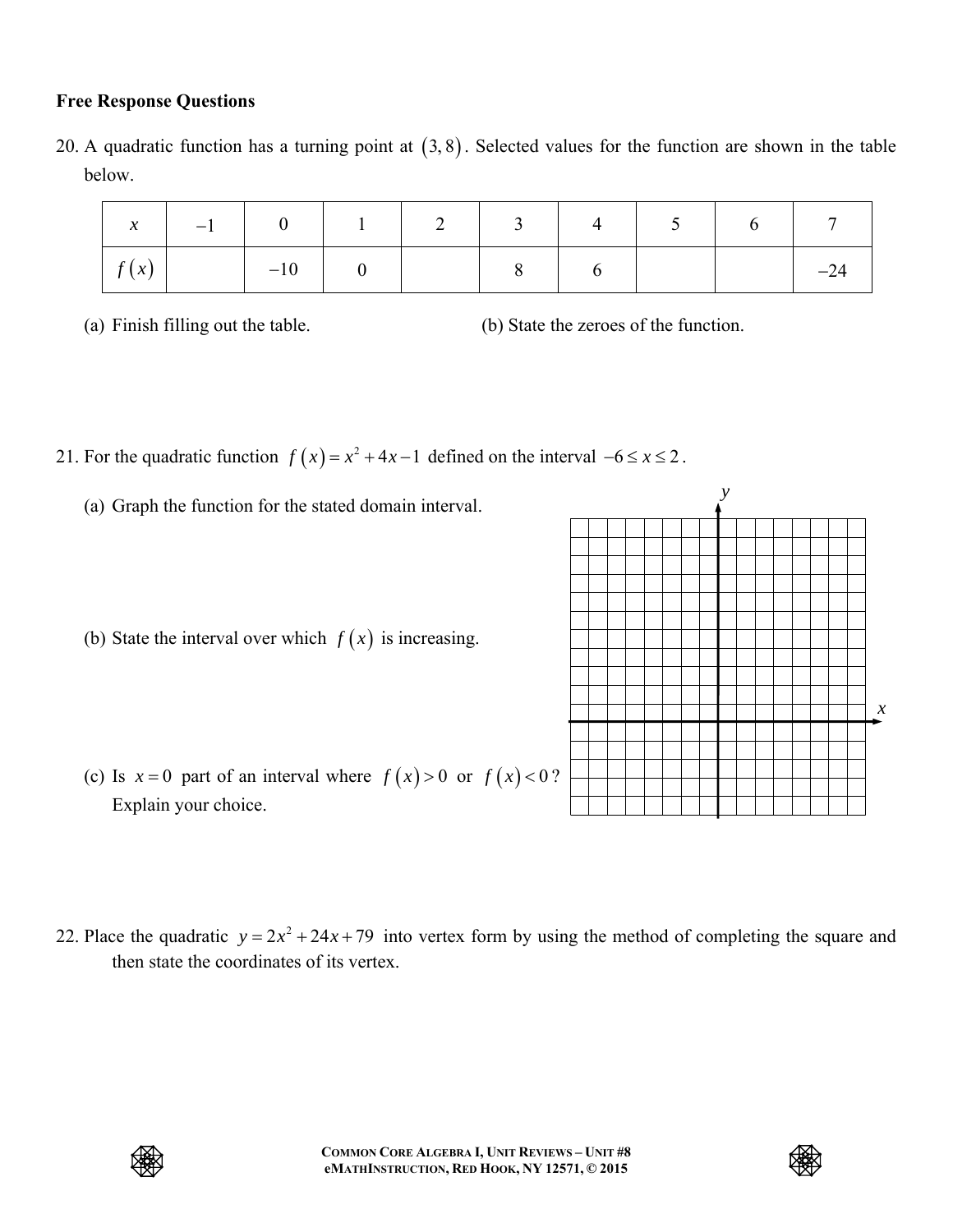23. Solve the following equation for all values of *x*.

$$
2x^2 + 18x - 17 = 11x - 2
$$

24. Solve the following equation for all values of *x*.

$$
(x-8)(4x+3)-(x-8)(x-2)=0
$$

25. Three cousins have ages that are consecutive integers. The product of the two older cousin's ages is twelve less than six times the sum of the younger two cousin's ages.

 Write an equation that could be solved to find the three cousin's ages. Explain how your equation models the information provided.

Find the ages of the three cousins algebraically.